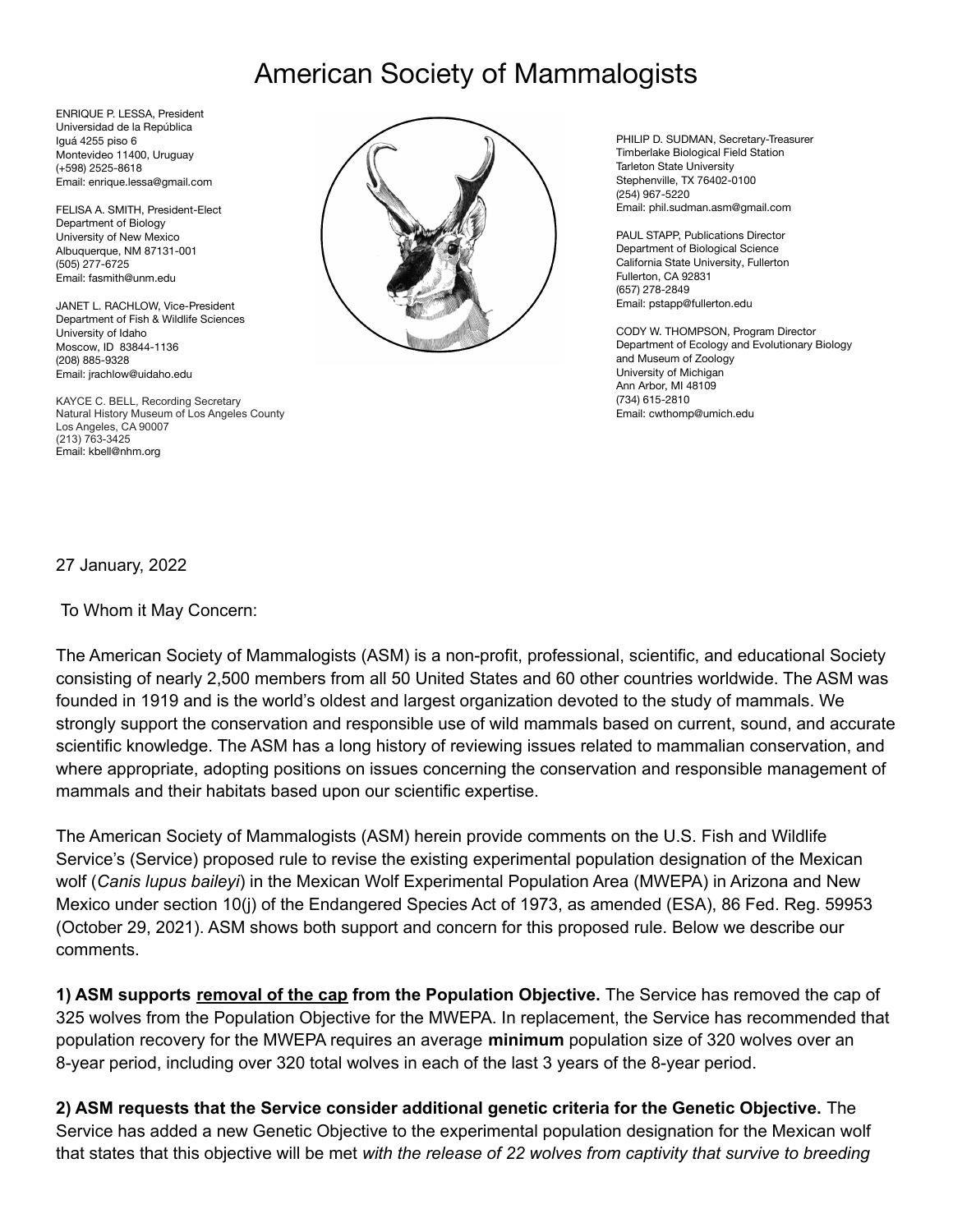*age in the wild.* The Service estimates that this will increase genetic diversity in the wild population to at least 90% of the diversity that is found in the captive population. They also state that this will reduce the incidence of inbreeding depression and aid adaptations by Mexican wolves to future environmental change.

**ASM strongly recommends that the Genetic Objective be expanded to include additional measures of genetic diversity that are based on empirical data, including effective population size, genetic diversity, and inbreeding coefficients.** In the proposed rule, the Service has based their genetic objective solely on findings from a population viability model that incorporated genetic metrics, such as genetic diversity and inbreeding. The Service also states in their Mexican Wolf Recovery Implementation Strategy (November 2017) that genetic monitoring is part of their recovery strategy. However, the Service does not provide assurance in this proposed rule how they will respond if the 22 released wolves that reach breeding age do not produce the desired genetic diversity. **We strongly recommend that the Service add more detailed criteria to the Genetic Objective that explicitly state how genetic variation will be monitored and the specific levels of effective population size, genetic diversity, and inbreeding they are attempting to meet.** This will safeguard the genetic health of the population in the event that 22 released wolves that reach breeding age are not generating adequate genetic diversity**.**

**3) ASM strongly advises that the Service takes into consideration new scientific data that has recently become available that better describes the historical genetic diversity of the Mexican wolf.** A recent study by Taron et al (2021) compared patterns of genetic diversity between historical wolf samples (early 1900s) and contemporary wolf samples using whole-genome sequencing data. They found that overall genetic diversity in wolves was higher in the historical population and that this has declined over the past one hundred years. Genomic restoration of endangered species is increasingly possible thanks to emerging, rapidly evolving genome engineering techniques. This approach is being used in genetic augmentation efforts for the black-footed ferret, which also had a small founding number of seven individuals for their captive population (Wisely et al. 2016). **ASM strongly urges the Service to use these historical levels of genetic diversity as a reference benchmark and consider using emerging genomic restoration methods, such as cloning, to augment genomic genetic diversity in the Mexican wolves.**

**4) ASM recommends that the Service consider metapopulation resilience in developing their "take" policies and explicitly state that "take" will be consulted on for border projects that potentially impact connectivity with Mexican wolf populations in Mexico.** The Service should aspire to use conventional metapopulation principles in the recovery of the Mexican wolf. In general, *the long-term population viability of a species is greater through the maintenance of a number of populations (i.e., metapopulation) across multiple, diverse, and semi-independent environments* (Allendorf et al. 2013). Metapopulations are more robust than single populations at persisting through demographic and genetic risks resulting from small population sizes. Currently, the Service is focused on managing the wild Mexican wolf within the current MWEPA boundaries as a single population. The Service states in the proposed rule that connectivity is low with the reintroduced Mexican wolf populations in Mexico and expected to remain low due to both poor habitat suitability between the two populations and the construction of the border wall between the United States and Mexico. Despite poor dispersal habitat, at least 4 wolves have crossed the border from the populations in Mexico within the past decade. Any construction of the border wall requires Federal oversight, which triggers the Service to consult on impacts to endangered species. The Service has implied in this proposed rule that the threat imposed by the border wall will not impact the Mexican wolf population within MWEPA in the United States because it can be recovered independent of connectivity with wolf populations in Mexico. However, Mexican wolf recovery in both countries will be more resilient to the threat of extinction if wolves are able to cross the border, thus making these semi-independent populations function more like a metapopulation instead of independent local populations. Therefore, **ASM strongly recommends that the "take" policies require that the Service will consult on border wall projects and review their impacts to the connectivity between the single**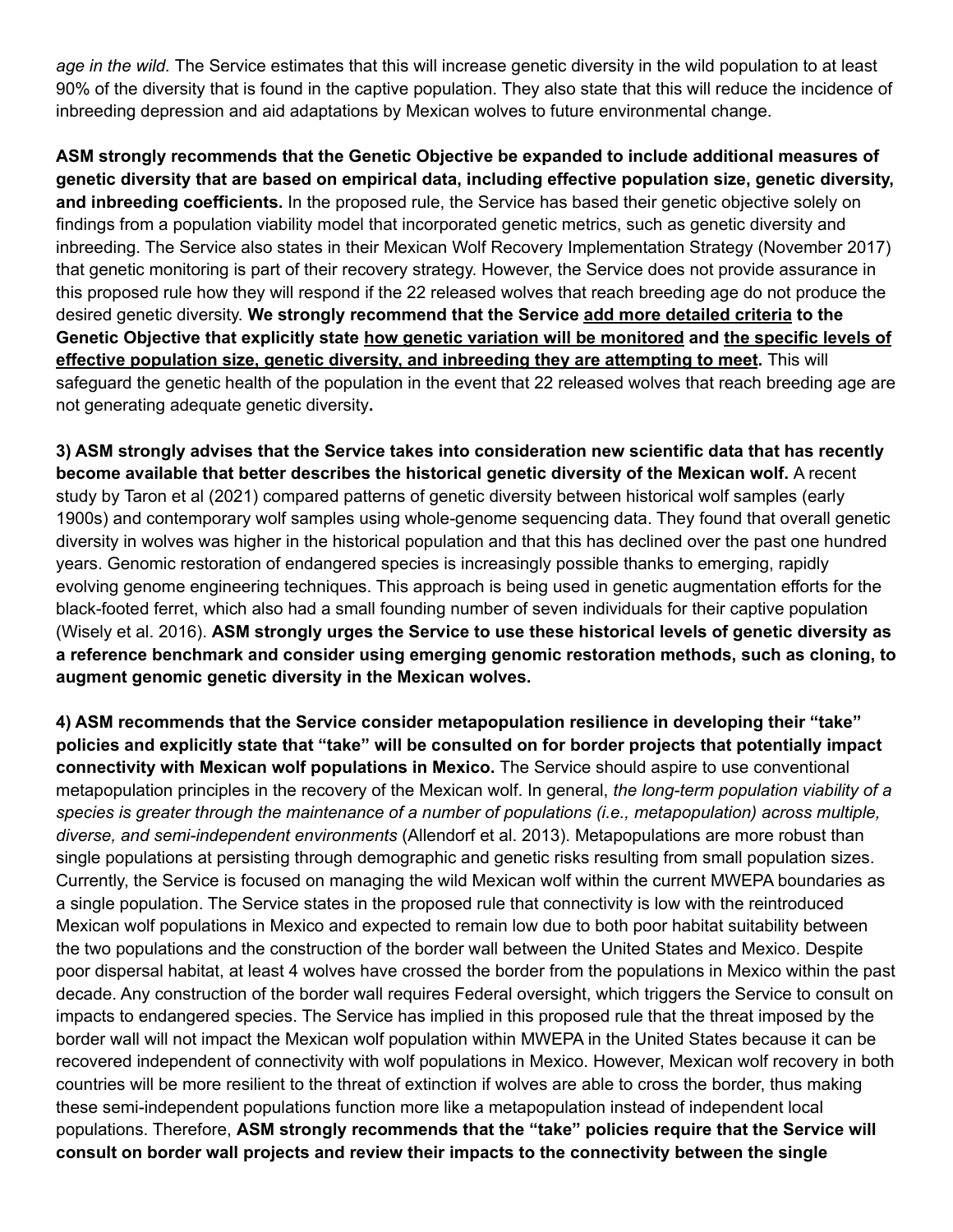**MWEPA population in the United States and the Mexican wolf populations in Mexico. ASM also strongly encourages the continuance of binational collaboration between the United States and Mexico in efforts to recover Mexican wolf populations.**

**5) ASM recommends that the Service change their "take" policy on Mexican wolves that disperse outside of the MWEPA to ensure that wolves are allowed to freely and naturally establish populations outside of the MWEPA, namely in suitable habitat north of Interstate Highway 40 (I-40).** Gray wolf recovery in other parts of the United States has been largely successful because wolves were not prevented from naturally establishing populations in suitable habitat outside of designated recovery zones. In both recovery efforts for gray wolves in the Northern Rockies and the Great Lakes regions, wolves were allowed to naturally establish populations outside of the designated recovery zones and were not subject to automatic intervention by managing Federal and State agencies. The allowance of natural range expansion by gray wolves in the Northern Rockies and Great Lakes has contributed to larger gray wolf populations that are more robust to the threats of extinction. In contrast, the "take" policies for the Service's red wolf recovery program in the Smoky Mountains in the 1990s were designed to automatically relocate wolves that moved outside of designated recovery zones, which ultimately became a contributing factor to the failure of this recovery program. There is active scientific debate with regards to the historic location of the northern range boundary of Mexican wolves and the adaptive significance of historical admixture with northern gray wolf lineages (Hendricks et al. 2016; Wayne and Shaffer 2016; Heffelfinger et al. 2017a, b; Hendricks et al. 2017; Odell et al. 2018). Currently, the Service has a "take" policy that prompts the Interagency Field Team to relocate wolves back into the MWEPA if they disperse outside of the MWEPA. This relocation policy was implemented recently in 2021 with the dispersal of a Mexican wolf north of I-40. The Service allowed The Interagency Field Team to relocate this wolf 200 miles back to MWEPA, which was not a successful relocation as this wolf almost immediately dispersed north of I-40 again. This example is a prelude to what is likely going to be a growing issue as the MWEPA wolf population continues to grow within the recovery zone. This flexibility is especially important as wild mammals respond to changing environmental conditions due to global warming and other anthropogenic pressures. **ASM strongly recommends that the Service remove the "take" policy that promulgates the relocation of dispersing wolves back to the MWEPA. Instead, the Service should allow dispersing wolves to naturally colonize new areas of suitable habitat outside of the MWEPA and should only consider relocation when conflicts arise.**

In summary, ASM supports the Service's removal of the population cap from the population objective, recommends that that the Service provide more criteria in the genetic objective that assures sufficient genetic diversity is explicitly identified and monitored for, and that the Service makes explicitly clear in their "take" policy that future border wall projects that may impact connectivity between wolf populations in the United States and Mexico is reviewed for "take" by the Service, as well as the freedom by wolves to naturally establish populations in suitable habitat outside of the MWEPA.

1 m

Enrique P. Lessa, Ph.D. President

References:

Allendorf, F. W., Luikart, G. H., & Aitken, S. N. (2013). Conservation and the genetics of populations, 2nd. edition, Wiley Publ., NY.